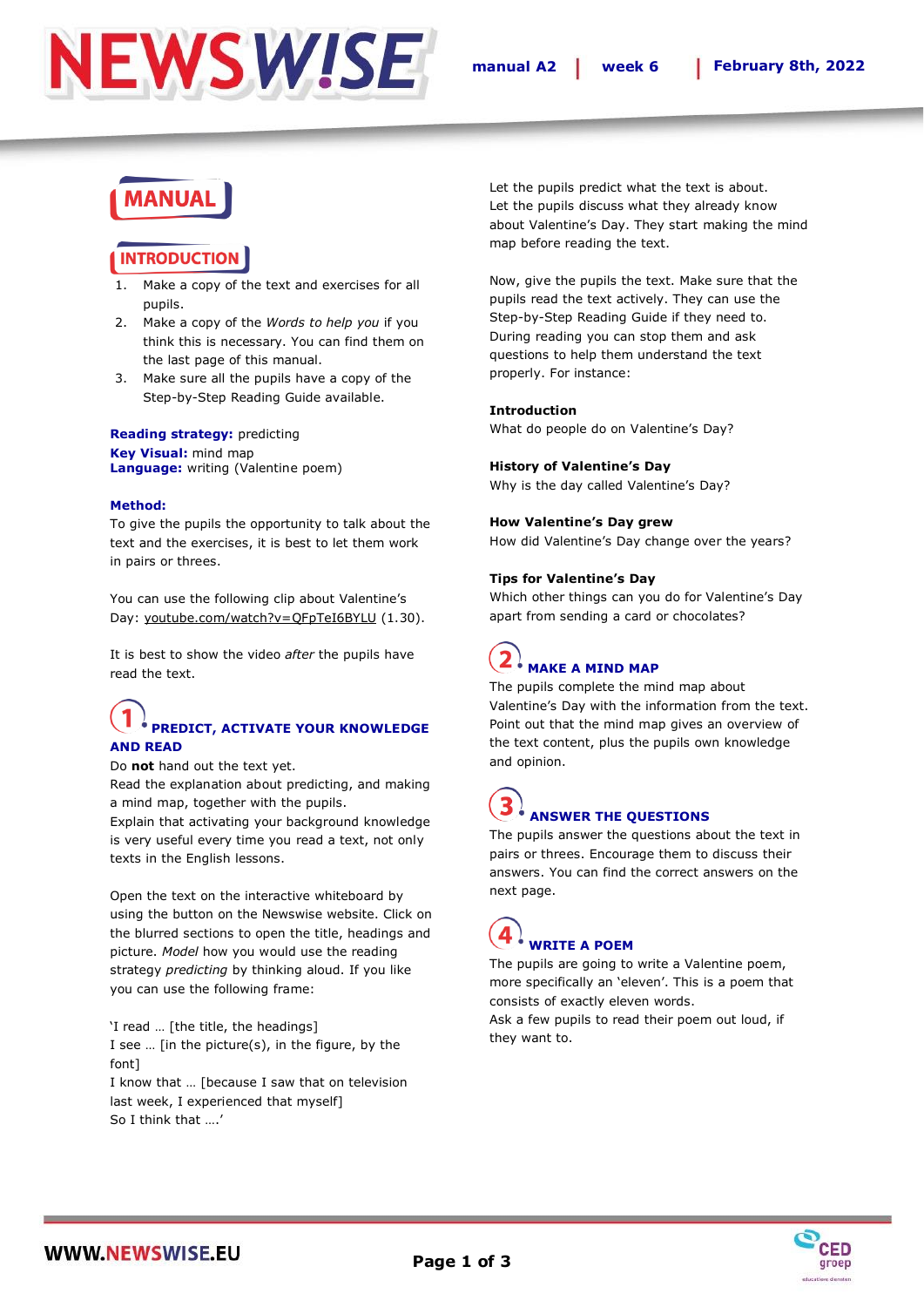

## **ANSWERS**

- 1. jail (line 14)
- 2. A. This is the day Saint Valentine died.
- 3. Christmas
- 4. anonymously = by somebody who does not want their name to be known or made public
- 5. You send a **red** rose to someone you secretly love**,** a **pink** rose to a friend.
- 6. Lots of chocolates are sold on Valentine's Day.

Saint Valentine married people in secret.

7. Your own answer.